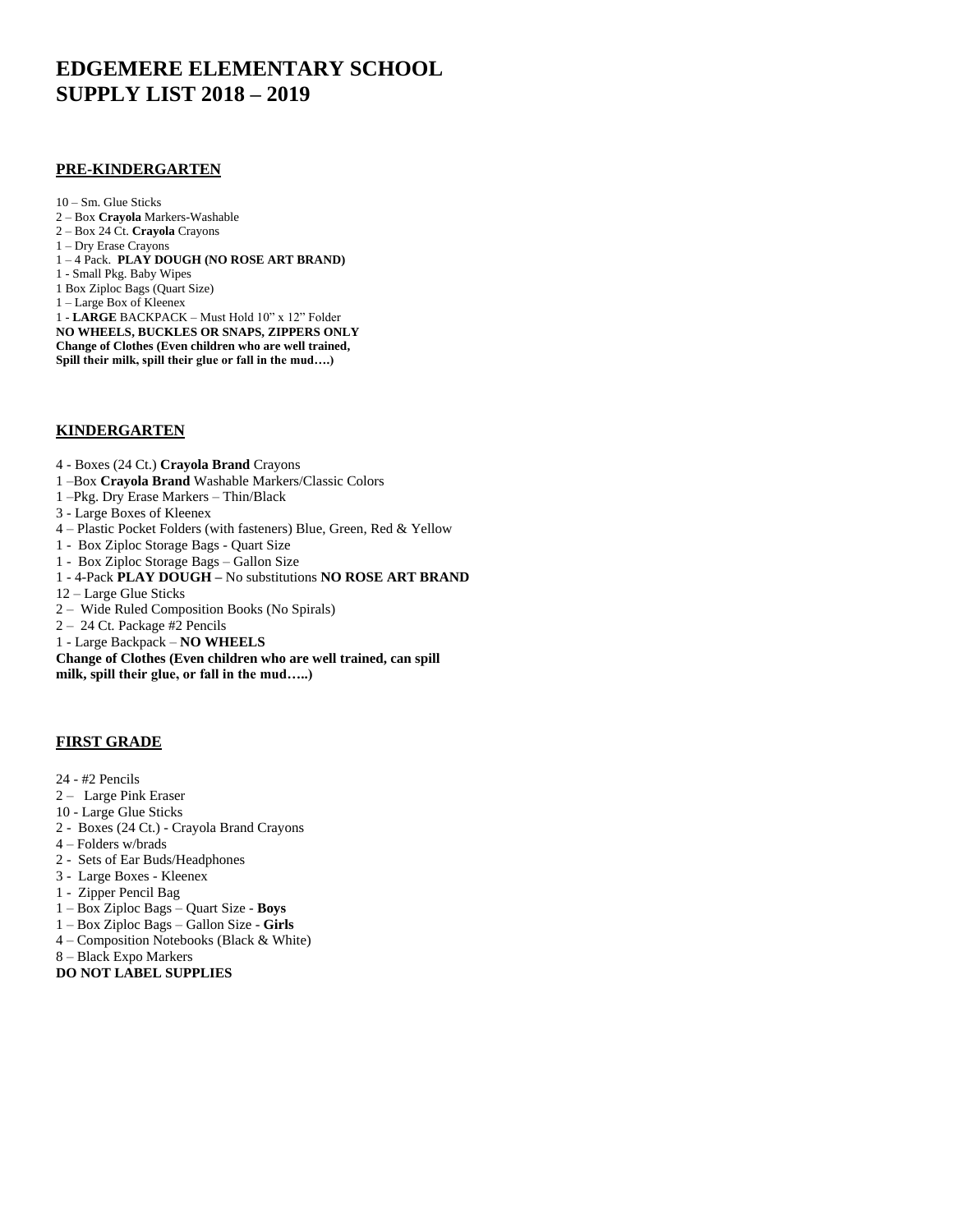#### **SECOND GRADE**

4 - Pkgs. (12 Ct.) #2 Pencils 1 – Pkg. Black Expo Markers 2 – 24 Ct. Box of Crayons 2 – Composition Notebooks 2 – Lg. Pink Eraser 1 – Pr. Scissors 1 – Pkg. Washable **Crayola** Brand Markers 2 – Elmer's Glue 8 oz. 1 – Large Pencil Box 2 – Red Ink Pens 3 – Large Boxes – Kleenex 2 – **Plastic Pocket Folders w/brads**/ Red & Blue 1 –1" Ring Binder **BOYS**: 1 Box – Ziploc Bags-Quart Size **GIRLS**: 1 – Box – Ziploc Bags – Gallon Size 1 Pr. Headphones **NO TRAPPERKEEPERS OR RING TYPE NOTEBOOKS**

#### **THIRD GRADE**

1 – Sterilite 20Q/19L Clear Plastic Tub 12 - #2 Pencils **(NO PLASTIC, MECHANICAL OR EVERSHARPS)** 2 – Red Grading Pens 4 – Lg. Pink. Erasers 1 - Pkg. Notebook Paper **(WIDE RULED)** 2 - Pocket Folders w/Brads 1 – Pkg. **Crayola Brand** Map Colors 1 - Box **Crayola Brand** Twistables 1 Pair of Scissors – Pointed 2 – Spiral Notebooks 4 – Large Glue Sticks **Girls** - 1 Box Ziploc Bags – Quart Size **Boys** – 1 Box Ziploc Bags – Gallon Size 2 – Large Boxes Kleenex 1 – Pkgs. Baby Wipes l – Clipboard 1 – Pr. Ear Buds 1 – Pencil Bag **NO SMALL PENCIL SHARPENERS NO TRAPPERKEEPERS OR RING TYPE NOTEBOOKS**

#### **FOURTH GRADE**

1 – Sterilite 20Q/19L Clear Plastic Tub 4 - Large Glue Sticks (**No** colored glue) 3 - Large Boxes of Kleenex 2 – Pkgs 3 x 5 White Index Cards 24 - #2 Pencils with Erasers 1 – Pkg. (24 Count) **Crayolas 1 –** Box **Crayola** Brand Twistables 3- Plastic Folders w/brads 1 – Box Mapcolors 2 – Red Pens 2 – Large Pink Erasers 1 – Pencil Bag 4 – Composition Notebooks 1 - Box of Ziploc Bags (Quart Size)-**GIRLS** 1 – Box of Ziplock Bags (Gallon Size) -**BOYS NO BINDERS OF ANY KIND NO MECHANICAL PENCILS**